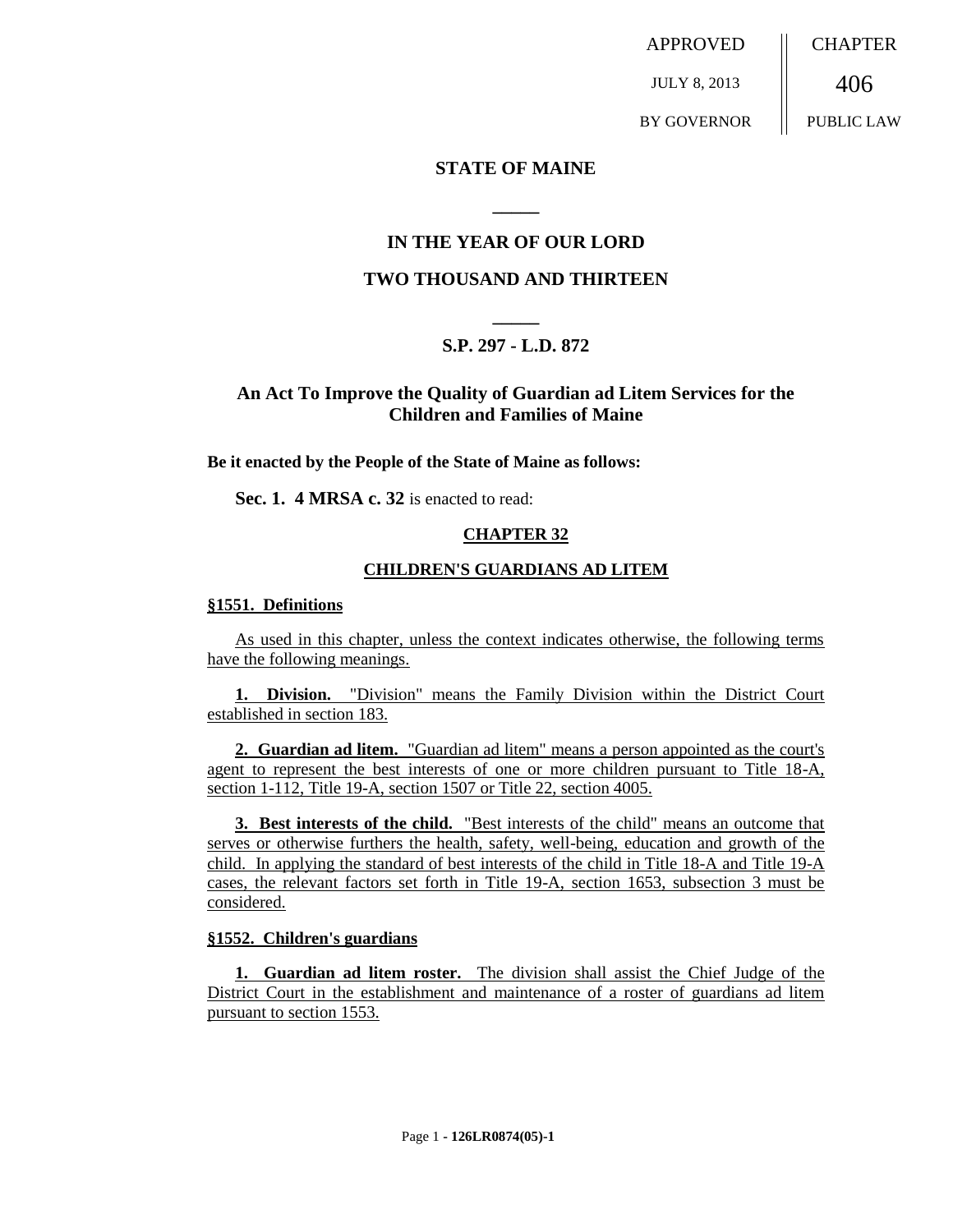**2. Administration of guardians ad litem under Title 19-A.** For guardians ad litem appointed under Title 19-A, the division shall assist the Chief Judge of the District Court in:

A. Establishing standardized billing, itemization requirements and time reporting processes for all guardians ad litem;

B. Establishing guidelines for preparation of required reports; and

C. Collecting, maintaining and reporting data about orders of appointment, submission of required reports, caseloads and other information as directed by the Chief Judge of the District Court.

**3. Staff.** The State Court Administrator shall provide necessary professional and clerical or other staff and logistical support to the division within the limit of funds available.

**4. Public information.** The division shall provide public information about the role of guardians ad litem, how to provide comments about a guardian ad litem and the complaint process established pursuant to section 1557.

**5. Effective date.** This section takes effect January 1, 2015.

### **§1553. Roster of guardians ad litem**

Rules adopted by the Supreme Judicial Court govern the establishment and maintenance of a roster of guardians ad litem. The rules must address:

**1. Application process.** The process for applying to be included on the roster, including application forms;

**2. Criteria.** Criteria for initial listing on the roster, including:

A. Credentials, including professional licenses and minimum education requirements;

B. Core training; and

C. Good character;

**3. Continuing education.** Continuing education requirements;

**4. Criminal background check.** Obtaining criminal history record information on an individual, including, at a minimum, criminal history record information from the Department of Public Safety, State Bureau of Identification;

**5. Other requirements.** Any other requirements necessary to remain in good standing and included on the roster; and

**6. Removal.** The process for removing a guardian ad litem from the roster.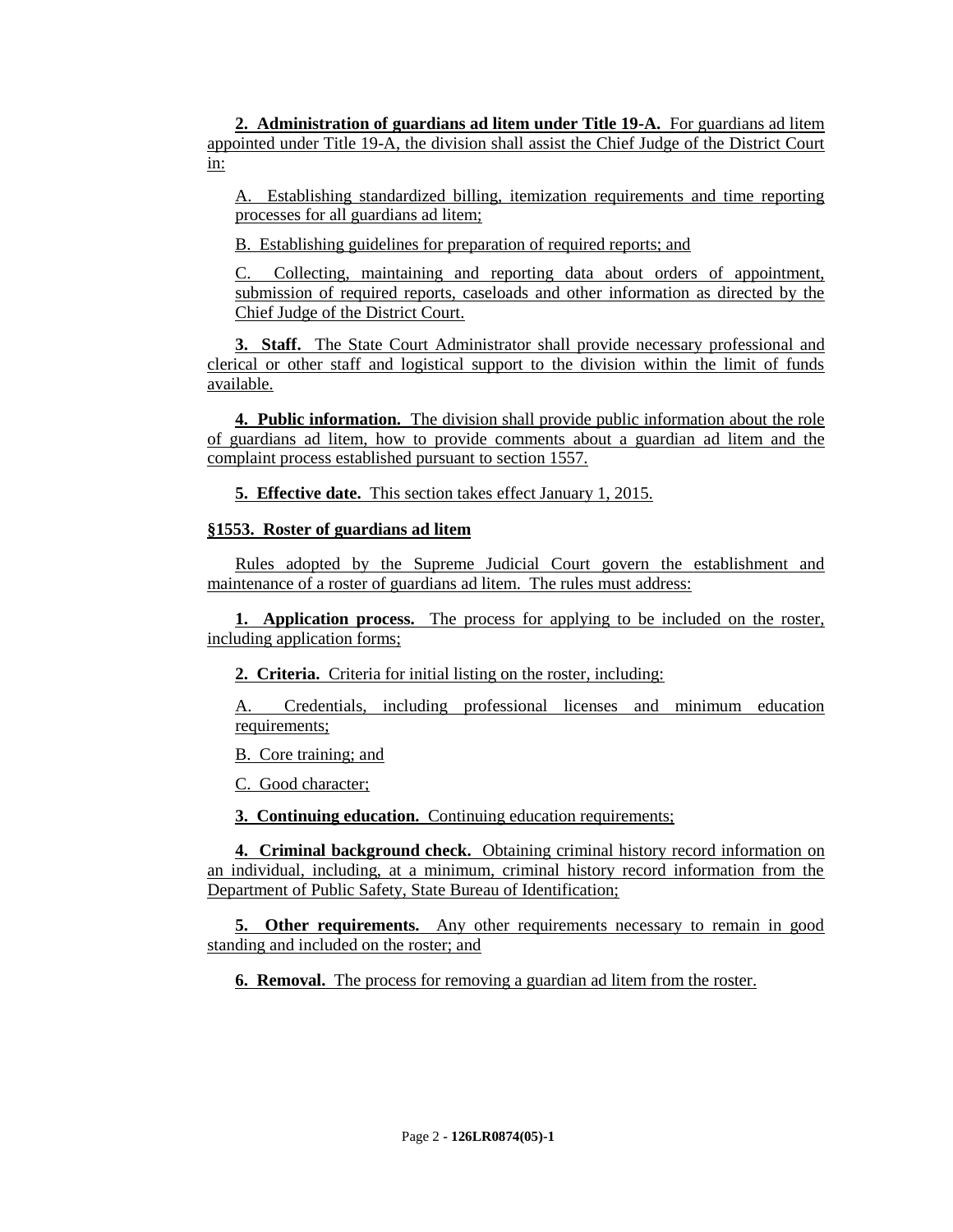### **§1554. Guardian ad litem responsibilities**

**1. Role of guardian ad litem.** The court may appoint a guardian ad litem to provide information to assist the court in determining the best interests of the child involved in the determination of parental rights and responsibilities and guardianship of a minor under Title 18-A, in the determination of parental rights and responsibilities under Title 19-A, section 904 or 1653 and in the determination of contact with grandparents under Title 19-A, section 1803. The court shall appoint a guardian ad litem in a child protection case under Title 22, chapter 1071.

**2. Standards of conduct.** Guardians ad litem shall abide by the standards of conduct as adopted by rule by the Supreme Judicial Court.

**3. General responsibilities.** A person appointed by the court to serve as a guardian ad litem acts as the court's agent and is entitled to quasi-judicial immunity for acts performed within the scope of the duties of the guardian ad litem. As a quasi-judicial officer, the guardian ad litem shall perform the assigned duties independently and impartially in all relevant matters within the scope of the order of appointment, respecting the court's obligation to dispose of all judicial matters promptly, efficiently and fairly as provided in the Maine Code of Judicial Conduct. A guardian ad litem shall:

A. Represent consistently the best interests of the child and provide information to the court that assists the court in determining the best interests of the child;

B. Understand and uphold the law and court orders related to the guardian ad litem's appointment;

C. Maintain the highest standards of professionalism, cultural sensitivity and ethics;

D. Recognize that timely resolution of each matter serves the best interests of the child and the child's need for stability;

E. Within the scope of authority defined by statute or court order, plan, carry out, document and complete thorough, appropriate and fair investigations in a timely fashion;

F. Communicate in a developmentally appropriate way with the child;

G. Make well-reasoned and factually based written recommendations regarding the best interests of the child as directed by the order of appointment;

H. Pursuant to the order of appointment, include parties in the investigation, use effective communication techniques, recognize limitations that may be imposed by the financial resources of the parties as applicable and be aware of the cultural and socioeconomic status of the parties; and

I. Complete assignments and written reports in a timely manner and communicate effectively with the court in motions, reports, recommendations and testimony.

### **§1555. Appointment of guardians ad litem in Title 18-A and Title 19-A cases**

**1. Appointment of guardian ad litem.** In proceedings to determine parental rights and responsibilities and guardianship of a minor under Title 18-A and in contested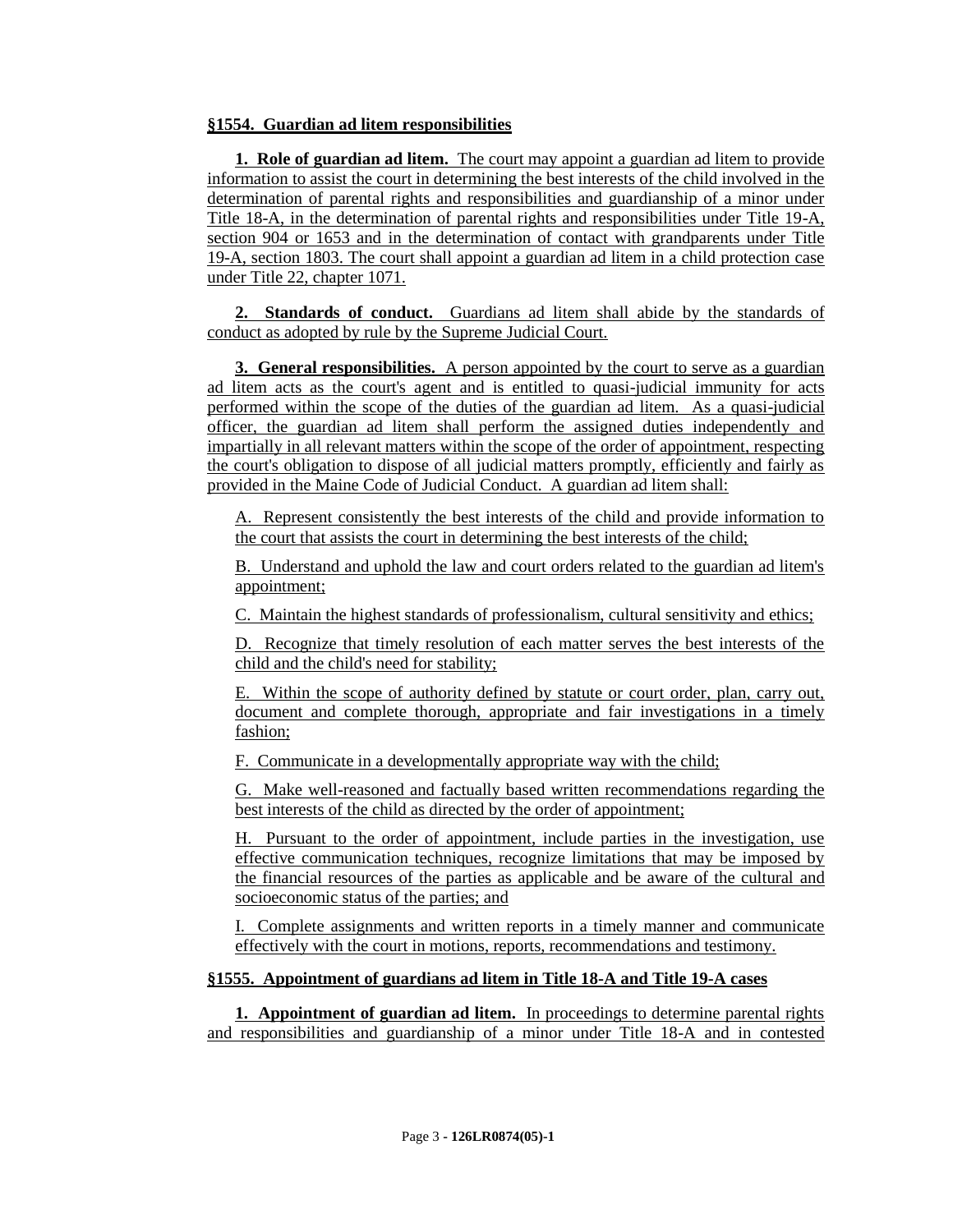proceedings pursuant to Title 19-A, section 904, 1653 or 1803 in which a minor child is involved, the court may appoint a guardian ad litem for the child when the court has reason for special concern as to the welfare of the child. The court may appoint a guardian ad litem on the court's own motion, on the motion of one of the parties or upon agreement of the parties.

A. A court may appoint, without any findings, any person listed on the roster. In addition, when a suitable guardian ad litem included on the roster is not available for appointment, a court may, for good cause shown and after consultation with the parties, appoint an attorney admitted to practice in this State who, after consideration by the court of all of the circumstances of the particular case, in the opinion of the appointing court has the necessary skills and experience to serve as a guardian ad litem. For the purposes of this paragraph, good cause may include the appointment of a guardian ad litem on a pro bono basis.

B. In determining whether to make an appointment, the court shall consider:

(1) The wishes of the parties;

(2) The age of the child;

(3) The nature of the proceeding, including the contentiousness of the hearing;

(4) The financial resources of the parties;

(5) The extent to which a guardian ad litem may assist in providing information concerning the best interests of the child;

(6) Whether the family has experienced a history of domestic abuse;

(7) Abuse of the child by one of the parties; and

(8) Other factors the court determines relevant.

**2. Order.** An appointment of a guardian ad litem must be by court order.

A. The appointment order must be written on a court-approved form and must specify the guardian ad litem's length of appointment, the specific duties for the particular case, including the filing of a written report, and fee arrangements.

B. The guardian ad litem has no authority to perform and may not be expected to perform any duties beyond those specified in the appointment order, unless subsequently ordered to do so by the court.

C. If, in order to perform any specified duties, the guardian ad litem needs information concerning the child or parents, the court may order the parents to sign an authorization form allowing the release of the necessary information. The court order may specify that the guardian ad litem must be allowed access to the child by the caretakers of the child, whether the caretakers are individuals, authorized agencies or child care providers.

D. When appointment of the guardian ad litem or the fee arrangements for payment of the guardian ad litem are not agreed to by the parties, the court shall state in the appointment order its findings, based on the criteria stated in this section, supporting the appointment of the guardian ad litem and the fee payment order.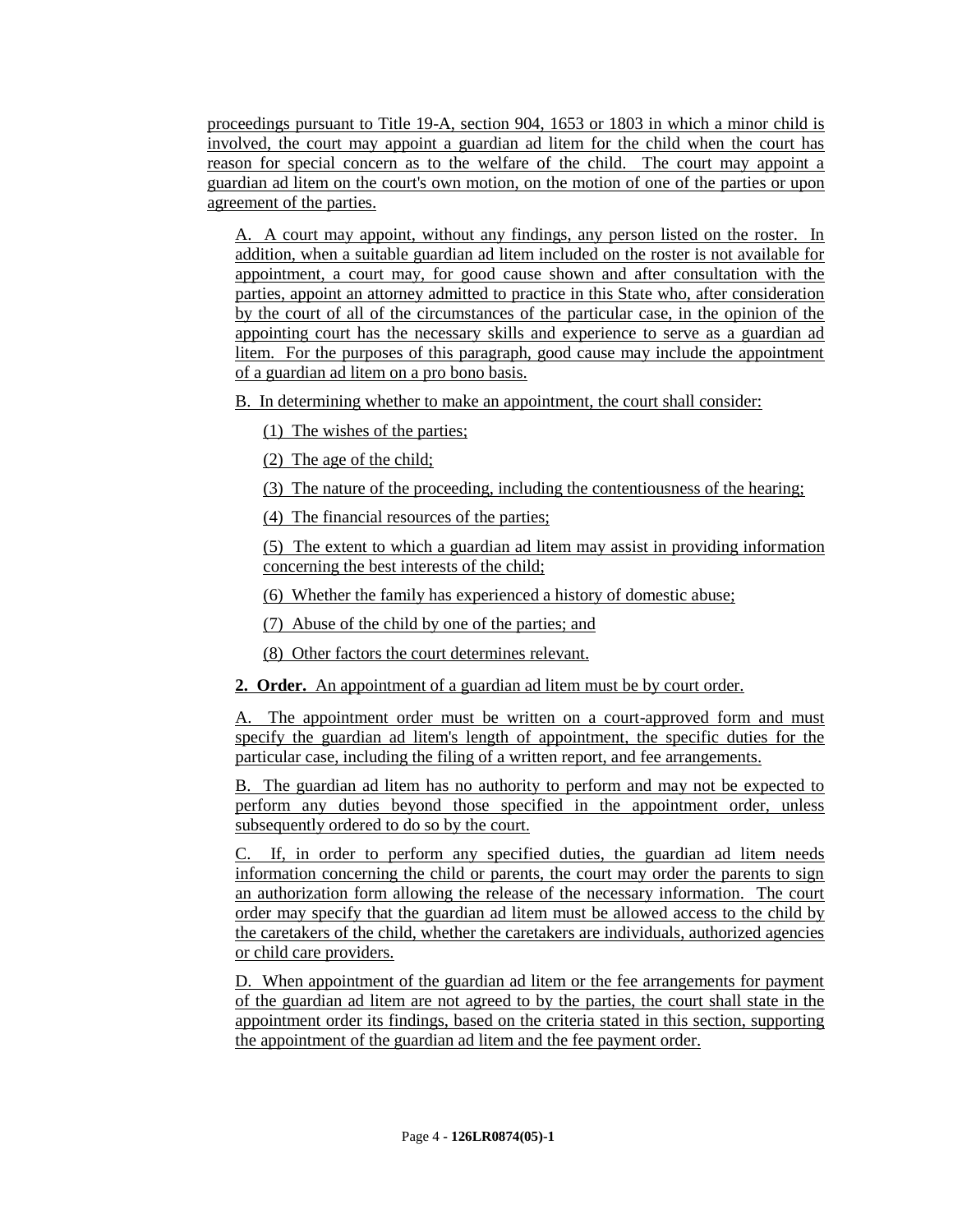**3. Payment for services; fees and billing; enforcement.** The order under subsection 2 must specify that payment for the services of the guardian ad litem is the responsibility of the parties, with the terms of payment specified in the order.

A. The fee arrangements in the order must specify hourly rates or a flat fee, the timing of payments to be made and by whom and the maximum amount of fees that may be charged for the case without further order of the court. If the payments ordered to be made before the guardian ad litem commences the investigation, if any, are not paid as ordered, the guardian ad litem shall notify the court, and the court may vacate the appointment order or take such other action it determines appropriate under the circumstances.

B. In determining the responsibility for payment, the court shall consider:

(1) The income of the parties;

(2) The marital and nonmarital assets of the parties;

(3) The division of property made or anticipated as part of the final divorce or separation;

(4) Which party requested appointment of a guardian ad litem; and

(5) Other factors considered relevant by the court, which must be stated with specificity in the appointment order.

C. The guardian ad litem shall use standardized billing, itemization requirements and time reporting processes as established by the division. The guardian ad litem may collect fees, if a collection action is necessary, pursuant to Title 14 and may not pursue collection in the action in which the guardian ad litem is appointed.

**4. Best interests of the child.** In performance of duties specified in the appointment order, the guardian ad litem shall use the standard of the best interests of the child.

**5. Wishes of the child.** The guardian ad litem shall make the wishes of the child known to the court if the child has expressed them, regardless of the recommendation of the guardian ad litem.

**6. Report.** The guardian ad litem shall provide a copy of each report ordered by the court to the parties and the court at least 14 days before each report is due. A guardian ad litem shall provide a copy of the final written report to the parties and the court at least 14 days in advance of the final hearing. Reports are admissible as evidence and subject to cross-examination and rebuttal, whether or not objected to by a party. Any objections to a report must be filed at least 7 days before the applicable hearing.

# **§1556. Appointment of guardian ad litem in child protection cases under Title 22**

**1. Appointment of guardian ad litem.** An order appointing a guardian ad litem pursuant to Title 22, section 4005 must specify the terms and conditions of the appointment as provided in Title 22, this chapter and rules adopted by the Supreme Judicial Court.

**2. Order.** An appointment of a guardian ad litem must be by court order.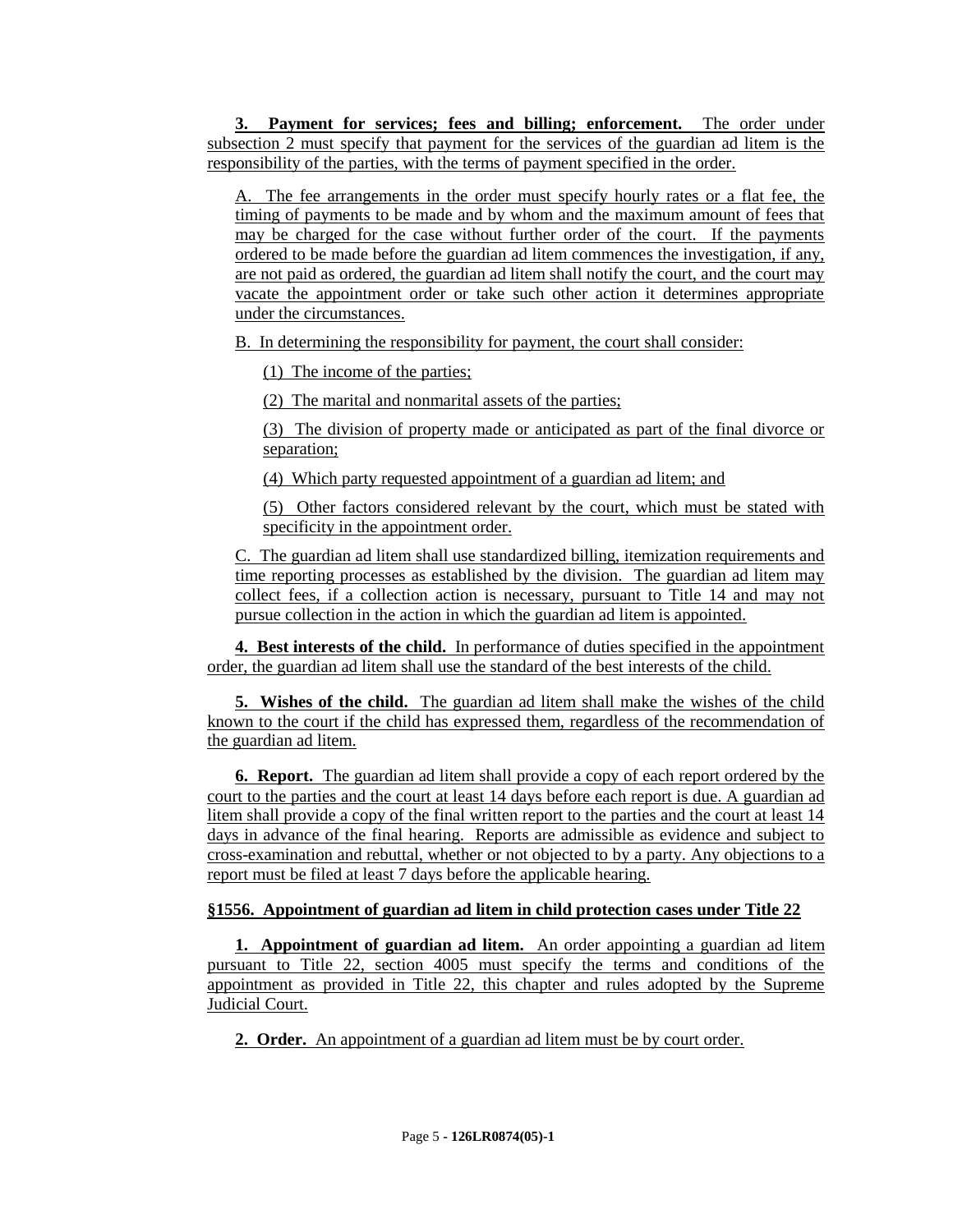A. The appointment order must be written on a court-approved form and must specify the guardian ad litem's length of appointment and specific duties, including the filing of a written report.

B. The guardian ad litem has no authority to perform and may not be expected to perform any duties beyond those specified in the appointment order, unless subsequently ordered to do so by the court.

C. In pursuit of the best interests of the child, the guardian ad litem must be given access to all reports and records relevant to the case and shall investigate to ascertain the facts.

D. The guardian ad litem must be provided access to the child by any agency or person.

E. The guardian ad litem shall file such reports, motions, responses or objections as necessary and appropriate to the stage of the case to assist the court in identifying the best interests of the child and provide copies to all parties of record.

F. The guardian ad litem shall appear at all child protection proceedings, unless previously excused by order of the court, and other proceedings as ordered by the court. The guardian ad litem may present evidence and ensure that, when appropriate, witnesses are called and examined, including, but not limited to, foster parents and psychiatric, psychological, medical or other expert witnesses. If the guardian ad litem testifies, the guardian ad litem must be duly sworn as a witness and be subject to cross-examination. In the event any new developments or significant changes in the child's circumstances occur during the pendency of the court process, the guardian ad litem may file appropriate pleadings.

G. The guardian ad litem shall protect the interests of the child who is a witness in any judicial proceeding relating to the case in which the guardian ad litem has been appointed. The guardian ad litem may advocate for special procedures, including, but not limited to, special procedures to protect the child witness from unnecessary psychological harm resulting from the child's testimony, with or without the consent of other parties.

H. The guardian ad litem shall recommend appropriate services, by motion for court order if necessary, to access entitlements, to protect the child's interests and to implement a service plan.

**3. Best interests of the child.** In performance of duties specified in the appointment order, the guardian ad litem shall use the standard of the best interests of the child.

**4. Wishes of the child.** The guardian ad litem shall make the wishes of the child known to the court if the child has expressed them, regardless of the recommendation of the guardian ad litem.

### **§1557. Complaint process**

**1. Rules.** The Supreme Judicial Court shall provide by rule for a complaint process concerning guardians ad litem appointed under Title 18-A, Title 19-A and Title 22 that provides for at least the following: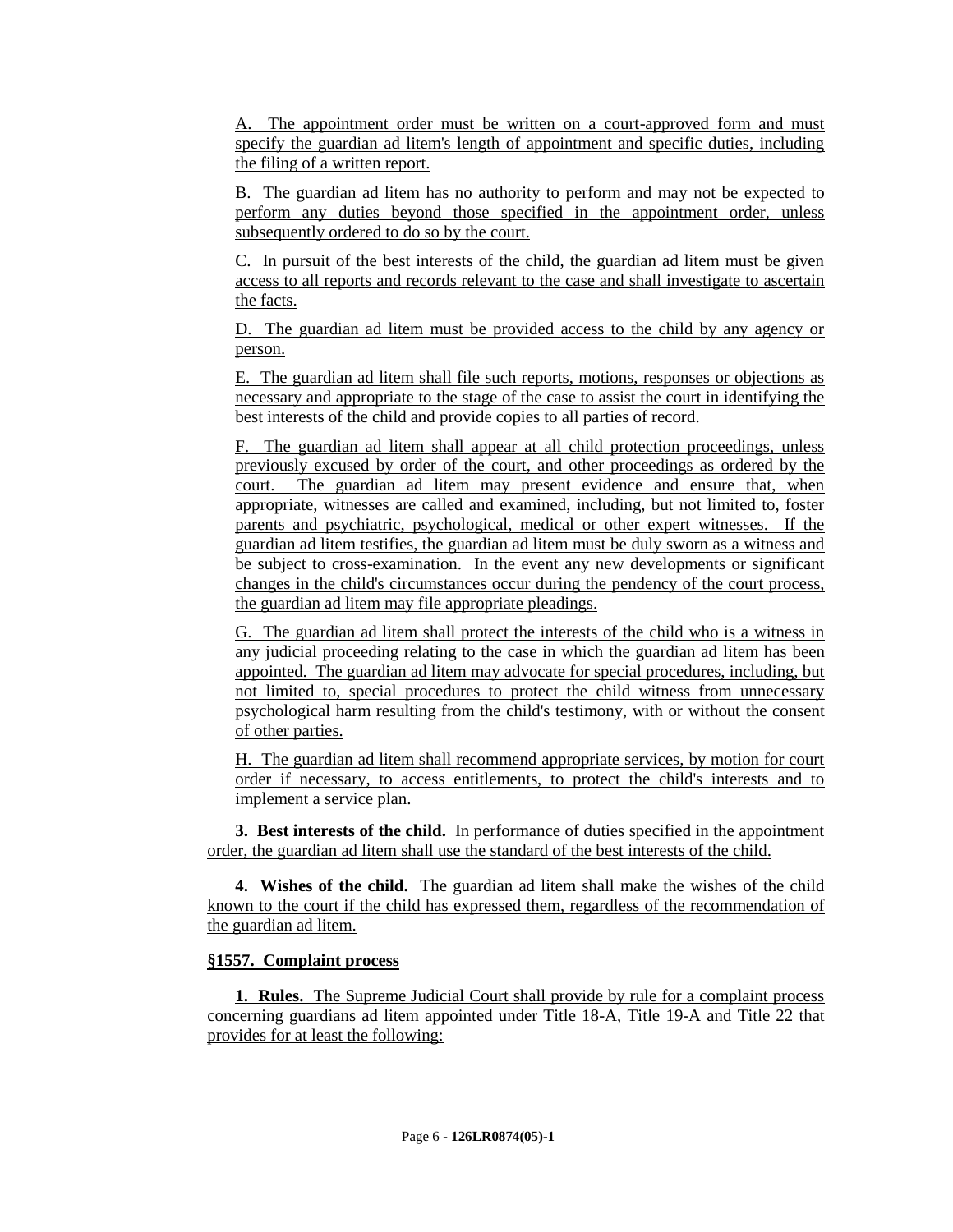A. The ability of a party to make a complaint before the final judgment as well as after the final judgment is issued;

B. Written instructions on how to make a complaint;

C. Clear criteria for making a complaint;

D. Transparent policies and procedures concerning the investigation of complaints and the provision of information to complainants;

E. A central database to log and track complaints; and

F. Policies and procedures for using complaints and investigations for recommending the removal of a guardian ad litem from a particular case or other consequences or discipline.

**2. Complaint process.** The division shall provide written and electronic information to communicate the complaint process to the public and to all parties.

**3. Minor complaint option.** The rules may provide for a minor complaint option that authorizes corrective action without the necessity of completing the full complaint and investigatory process.

**4. Motion to remove.** The complaint process adopted pursuant to this section is in addition to the right of a party to file a motion to remove the guardian ad litem while the case is pending. The court shall hold a hearing on the motion at the request of the party filing the motion. The motion may be advanced on the docket and receive priority over other cases when the court determines that the interests of justice so require.

### **§1558. Repeal**

This chapter is repealed October 1, 2017.

**Sec. 2. Information technology system.** In developing the request for proposals for the new case management system for the courts, the judicial branch shall require the inclusion of at least the following information about guardians ad litem:

1. Information on rostering, training status, availability and case assignment; and

2. Case management information relating to guardians ad litem, including:

A. Data to track orders of appointment, submission of required reports, caseloads and other relevant information; and

B. Data making guardian ad litem activities transparent to all parties.

**Sec. 3. Post-judgment evaluation policy and process.** The judicial branch shall develop and implement a post-judgment evaluation policy and process to collect and analyze data from the parties in cases in which guardians ad litem have been appointed.

**Sec. 4. Report.** The Chief Judge of the District Court shall report to the joint standing committee of the Legislature having jurisdiction over judiciary matters by